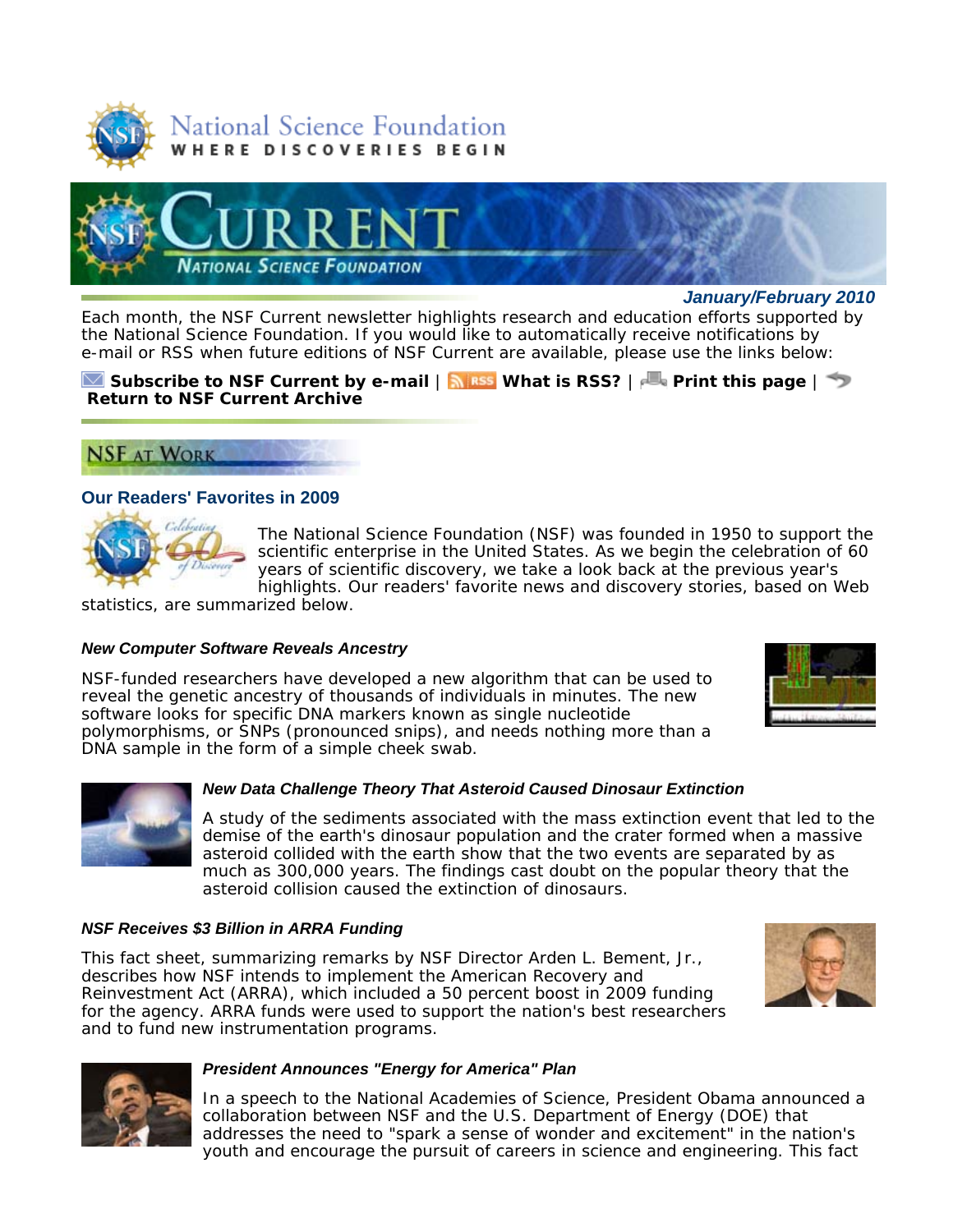sheet includes information about the President's plan to develop new energy technologies.

## *NSF Launches New Video Series*

In June, NSF announced the launch of *Science Nation*, a series of video reports produced by NSF that examine breakthroughs and the possibilities for new discoveries about ourselves, our planet and our universe. Jeff Nesbit, director of NSF's Office of Legislative and Public Affairs, said, "We are pleased to be able to educate and engage the American public about the diverse range of NSF-funded cutting-edge research that is going on every day."



# **Learning From Disasters**



Earthquake damage in Turkey, 2003. Credit: William A. Mitchell

Experts say that Haiti's recent earthquake was anything but a "natural" disaster. While the root cause was a geological event, a magnitude 7.0 earthquake, this natural occurrence would not have produced the near-catastrophic results it has, according to several NSF-funded researchers, were it not for Haiti's enormous social and economic problems, including a lack of modern building standards and practices.

NSF supports a wide variety of research into the causes and management of disasters, including several that focus on the social aspects of these tragic events. The **Natural Hazards Center**, located at the University of Colorado–Boulder, is funded by a consortium of federal agencies including NSF. The Center

administers a "**Quick Response Grant Program**" to rapidly collect data during and after earthquakes.

NSF has also supported the **Earthquake Engineering Research Institute** (ERRI) to deploy fast reconnaissance teams whenever a significant earthquake happens anywhere in the world. The teams gather relevant data and draw lessons that might be applied to safer building and infrastructure construction. EERI has already assembled a research group to study the Haiti earthquake; as we were going to press, the team had already begun to arrive in Haiti. **Other NSF-funded teams** have also deployed to the area to assess the possibilities for future quakes. Information gathered from past disasters is available from EERI's NSF-funded "Learning from Earthquakes" project, available **here**.

These and other NSF-sponsored research projects have revealed that social vulnerabilities are key to understanding how serious a natural disaster will be and can also provide guidance to those seeking to rebuild after a disaster. **Susan Cutter**, director of South Carolina's **Hazards and Vulnerability Research Institute**, partially funded by NSF, maps out social vulnerabilities to disaster across the United States. Her work shows that it is the vulnerability of a population as much as the severity of the natural event that determines how catastrophic a disaster will really be. Cutter has provided expert testimony to Congress on hazards and vulnerabilities and served on a team that investigated the societal impacts on the severity of the Katrina disaster.

## **Software Saves Energy Costs**

A Virginia Tech professor has developed novel software that promises to increase the efficiency of computers. According to Kirk Cameron, his **MiserWare** application has helped some users save as much as 35 percent on energy costs. The software is an intelligent power management system that automatically balances the energy demands on a computer system by adjusting power consumption when the system is not being heavily used. The software is available for both Linux and Widows-based computers. NSF **supported the development** of MiserWare through its Small Business Innovation Research grants program. Cameron has also been supported by **other NSF funding** for his research on high-power, high-efficiency computing.

DID YOU KNOW?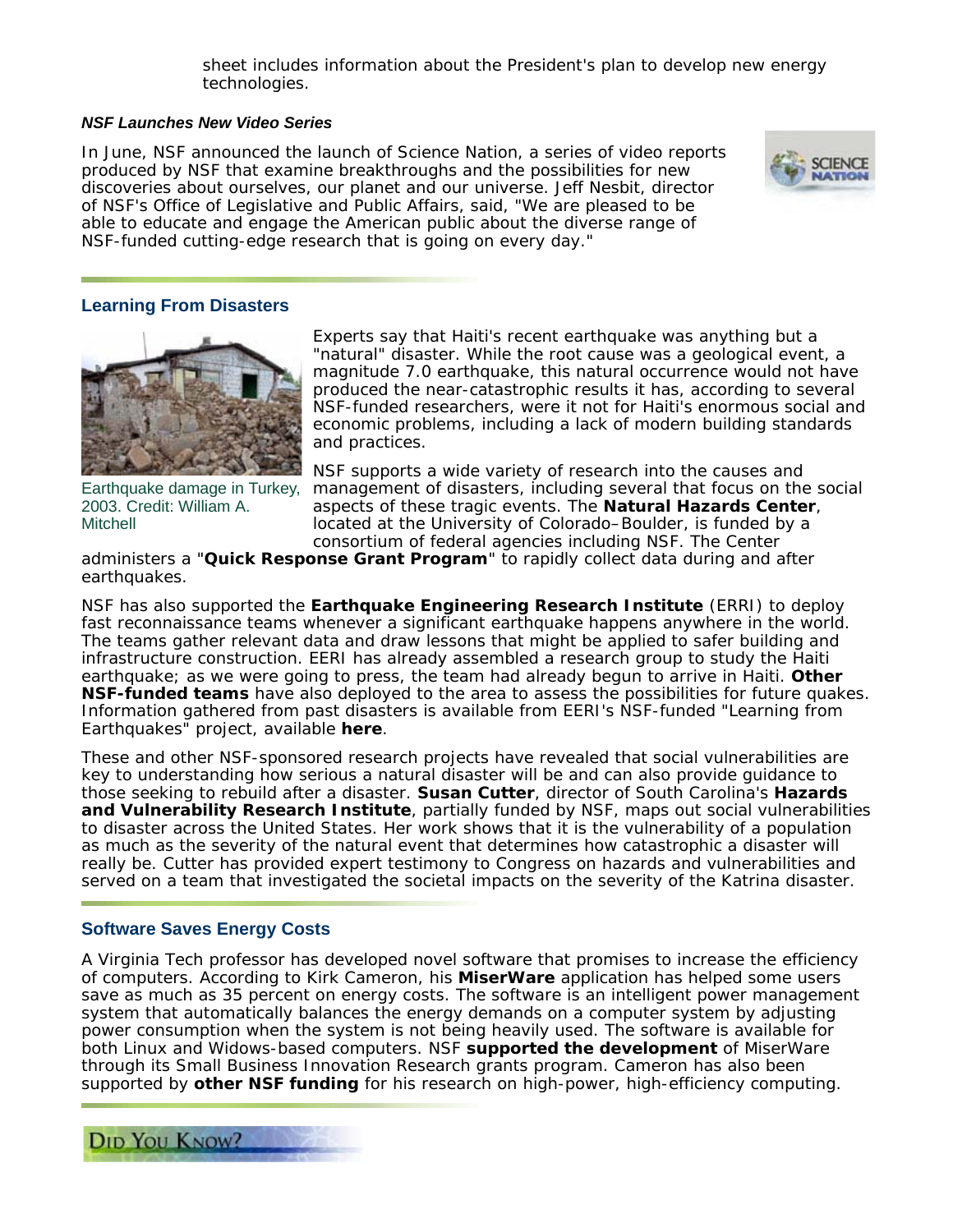The 2010 issue of *Science and Engineering Indicators* was released on January 15 and is available to the public **here**. The report, prepared biennially by the National Science Board and delivered to the President and Congress in even-numbered years, tracks the progress of the country by measuring a variety of statistics related to the research and development (R&D) enterprise. Among the data included in the 2010 report are those showing annual R&D growth in the U.S. lagging behind that of several Asian countries, including South Korea and Japan. While the U.S. continues to lead the world in scientific publications, other countries are catching up. China, for example, now produces 8 percent of the world's research publications, up from just 2 percent of the world's share in 1995.



# **FACES OF NSF RESEARCH**

## **The Science of Hockey Helmets**



Katharine Flores. Credit: G. Hulse, Ohio State University

Katharine Flores is bringing the highly technical methods of materials science to bear on a problem of great interest to sports enthusiasts: the strength of the protective helmet worn by bicyclists, hockey players and other athletes. If these helmets shatter or fail to absorb the impact of a blow to the head, serious injury or even death can result.

Flores' **NSF-funded research** in the Department of Materials Science and Engineering at Ohio State University (OSU) is focused on the development of a class of materials known as bulk metallic glasses, or BMGs, that are ideal for use in applications ranging from surgical tools to protective sports equipment. The materials have attractive properties for these applications, including extraordinary tensile strength and the ability to undergo large deformations upon impact without fracturing. BMGs are a type of metallic alloy that don't crystallize when cooled below their melting point but, rather, settle into a liquid-like disordered structure. Although the resulting materials are, technically, a type of glass, they can be formed into shapes the way plastics are molded but produce a finished product with the hardness and strength of a metal.

The BMG materials that Flores is currently studying are composed largely of zirconium combined with smaller amounts of copper, nickel, aluminum and other metals. Small samples of these alloys are studied in Flores' lab using a variety of highly sophisticated techniques to investigate the molecular events that occur when the materials are deformed by impact or pressure. Flores believes that it is a lack of understanding of these materials at the molecular level that limits more general application of them in society, and that further uses will be discovered when the materials are more thoroughly understood. Read more about her research **here**.

Prior to joining the faculty at OSU, Flores was the director of the Sports Materials Laboratory at Stanford University where she established an industry-funded research program on the development of materials for sports application. In addition to her research and teaching duties at OSU, Flores serves as the director of education and outreach for NSF's **Center for Emergent Materials**.

More recently, Flores has expanded her outreach and education activities by participating in a joint project between NSF and NBC News. Just in time for the winter games, scheduled for February, 2010, the **NSF/NBC partnership** has produced a 16-part video series on "The Science of the Winter Olympics" that will be broadcast during the games. View the **NSF Special Report** to read more about this partnership and to watch Flores and other scientists explain the science behind the winter games.

# **NSF IN THE NEWS**

**New Mollusk With Load-Bearing Armor Discovered** (*R&D Magazine*) NSF-supported researchers have discovered a gastropod mollusk whose armor could improve the load-bearing and protective materials in everything from aircraft hulls to sports equipment.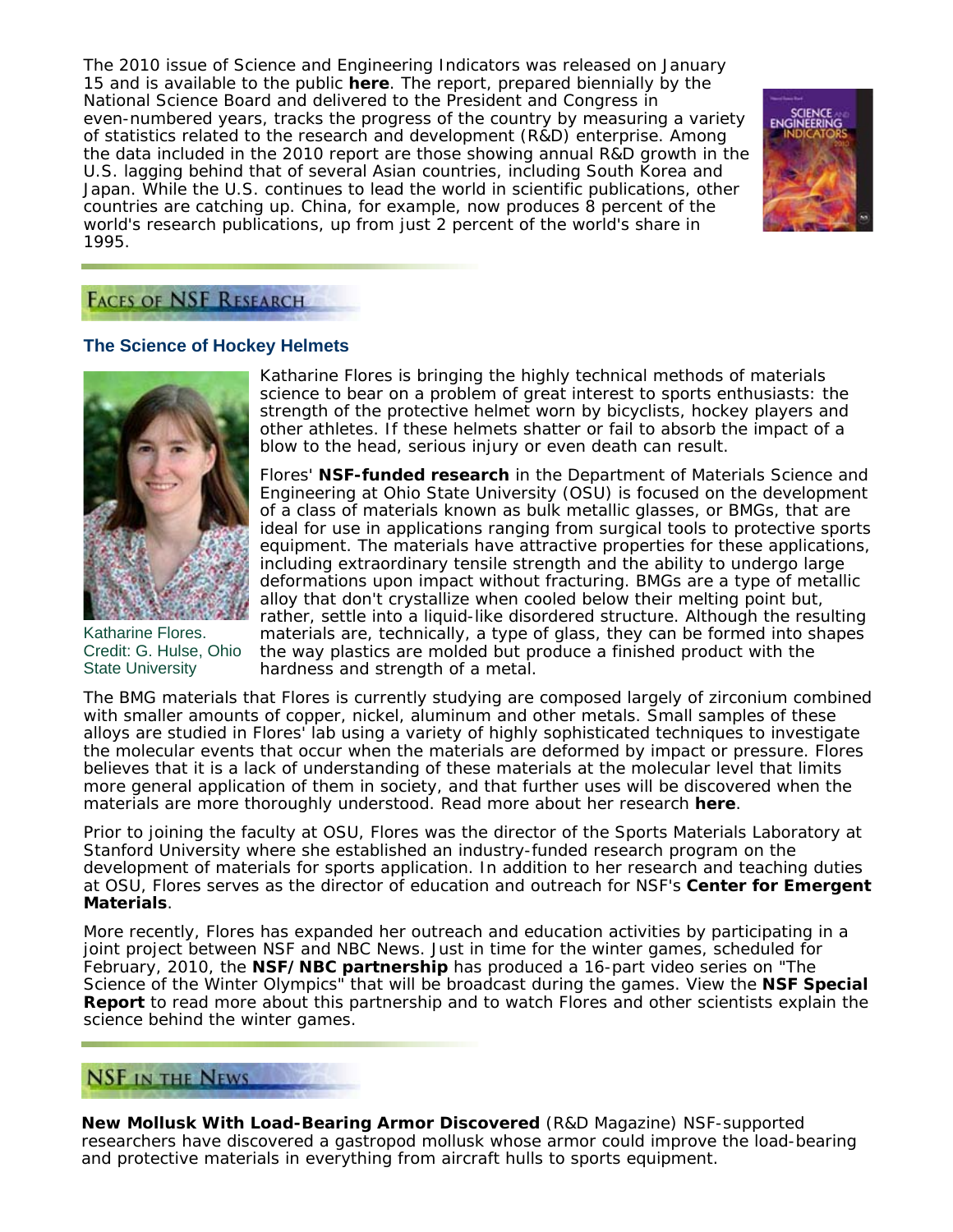**Biologists Find Darwin's Finches Respond Quickly to New Pathogens** (*The Salt Lake Tribune*) Studies of finches on the Galapagos Islands have shown that the birds can rapidly mount an immunological response to parasites that were only recently introduced to the isolated island environment.

**Use of Brain-Controlled Devices Not Science Fiction** (*CNN*) The hit movie "Avatar" features a paraplegic soldier using brain signals to control sophisticated equipment. Research supported by NSF shows that this science-fiction scenario is quickly becoming reality.

**Discovery of Water on Planet Orbiting Nearby Star** (*The New York Times*) Astronomers reported the discovery of water on a planet orbiting a nearby red-dwarf star. The planet has an atmosphere of superheated steam and other gases. The work, supported by NSF, was the subject of an NSF Webcast.

# THE RIPPLE EFFECT

# **NSF Begins Celebration of its 60th Year**

On May 10, 1950, President Harry S. Truman signed a bill establishing the National Science Foundation. The President announced the creation of the new federal agency, dedicated to advancing the scientific enterprise of the United States, from the rear platform of a train in Pocatello, Idaho. Alan T. Waterman, chief scientist at the Office of Naval Research, was nominated by President Truman as NSF's first director and provided with a budget of \$225,000. From that initial allocation, the National Science Board, established along with NSF and given oversight over its operations, made 97 grants, including one to physical chemist Max Delbruck, who went on to win the 1969 Nobel Prize in Medicine. Additional historical details are available **here**.



The National Science Board, July, 1951. Alan T. Waterman, NSF's first director, is seated third from the right in the front row. Credit: NSF Collection

## **Award-Winning Science Journalism**



A scene from "Diamond Factory," one of the awardwinning programs, is shown here. This episode of WGBH's NOVA ScienceNow features host Neil deGrasse Tyson learning about new techniques for producing artificial diamonds. Credit: WGBH

Three productions, made possible with partial financial support from NSF, have been **recognized as winners** of the 2009 AAAS Kavli Science Journalism Award. The awards, first given in 1945, are the first to be endowed by the Kavli Foundation, an independent organization dedicated to advancing science for **Visit Us at AAAS** the benefit of humanity. Winners of this year's awards will be

recognized at the 2010 AAAS annual meeting.

## **To What Degree?**

NSF's special report on climate change has been recently updated to include the latest scientific results. Please visit our **Web site** to explore this



## **Open Government Activities**

In response to the Obama Administration's **Open Government Directive**, NSF will be developing an Open Government Plan that describes how we will improve transparency, better integrate public participation and collaboration, and become more innovative and efficient. As we begin to consider these topics, we'd like to hear your ideas and suggestions. Please visit our **Open Government site** between February 6 and March 19 to give us your input and learn more about NSF's open government activities.



ADVANCING SCIENCE, SERVING SOCIETY

The 2010 **annual meeting** of the American Association for the Advancement of Science will be held February 18-22 in San Diego. The theme of this year's meeting is "Bridging Science and Society." NSF will have a booth at the meeting--if you are in attendance, please plan on